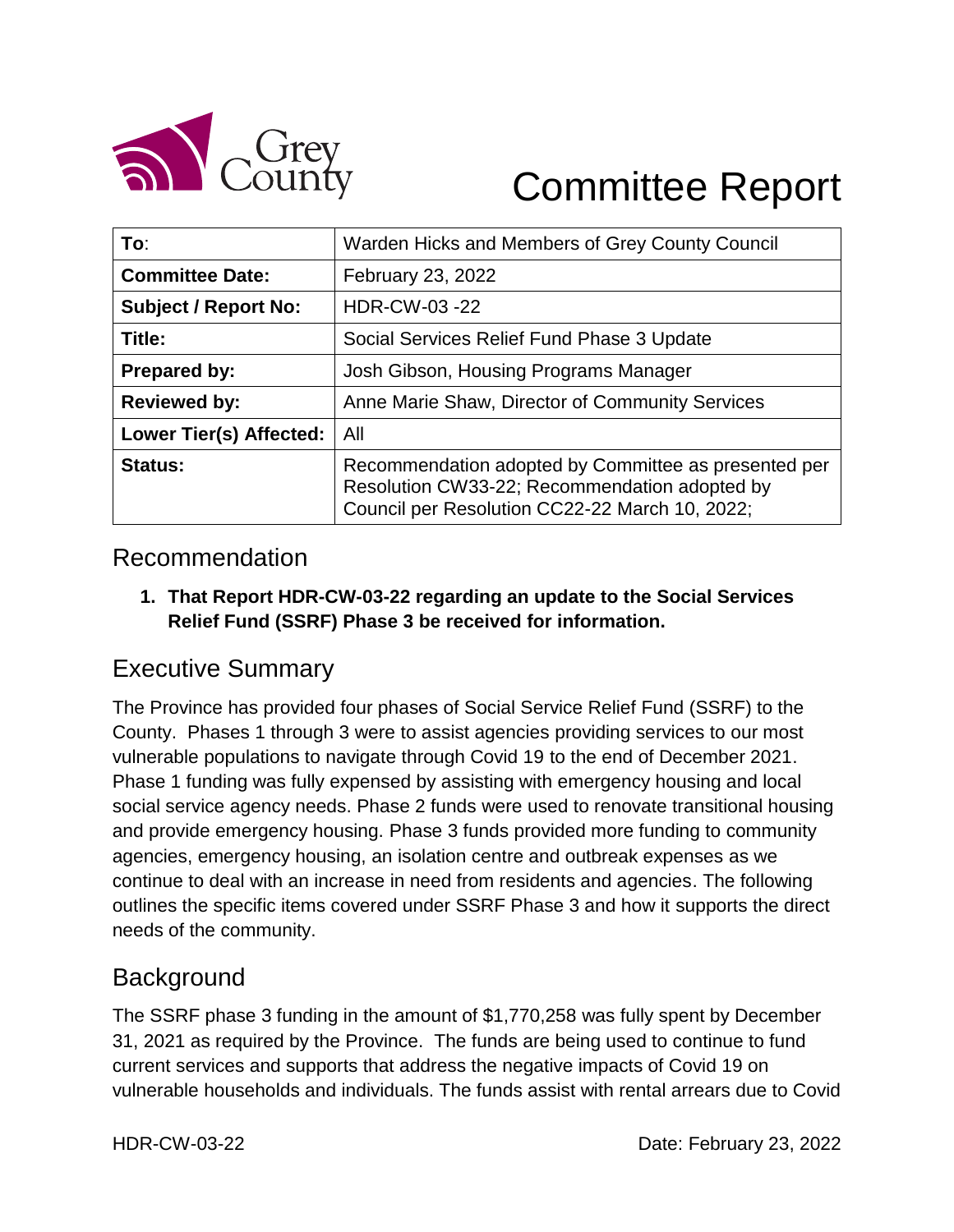19, short term emergency accommodations and aid community agencies to provide extended or additional services and supplies. The funds maintain and improve infection prevention and control measures in congregate care settings and other non-profit settings. The funds are also being used to add much needed supportive units to our housing system.

#### **SSRF Phase 3**

The funds received for SSRF Phase 3 were for operational expenses. Funds have been used to continue to support social service agencies and provide much needed additional emergency housing and staffing. The funds were instrumental in providing funds to allow a comprehensive and supportive response to the COVID-19 outbreak in the transient community and support isolation for positive individuals over the summer of 2021.

Funding for staff in outreach positions related to homelessness and support provided through the Grey Bruce by name list was one of the top expenses in SSRF Phase 3. This funding will allow us to support individuals experiencing homelessness and carry those support through to housing opportunities when they arise. In total, staffing for 5 positions has been supported through SSRF Phase 3 allowing those supports to carry through until March 2023.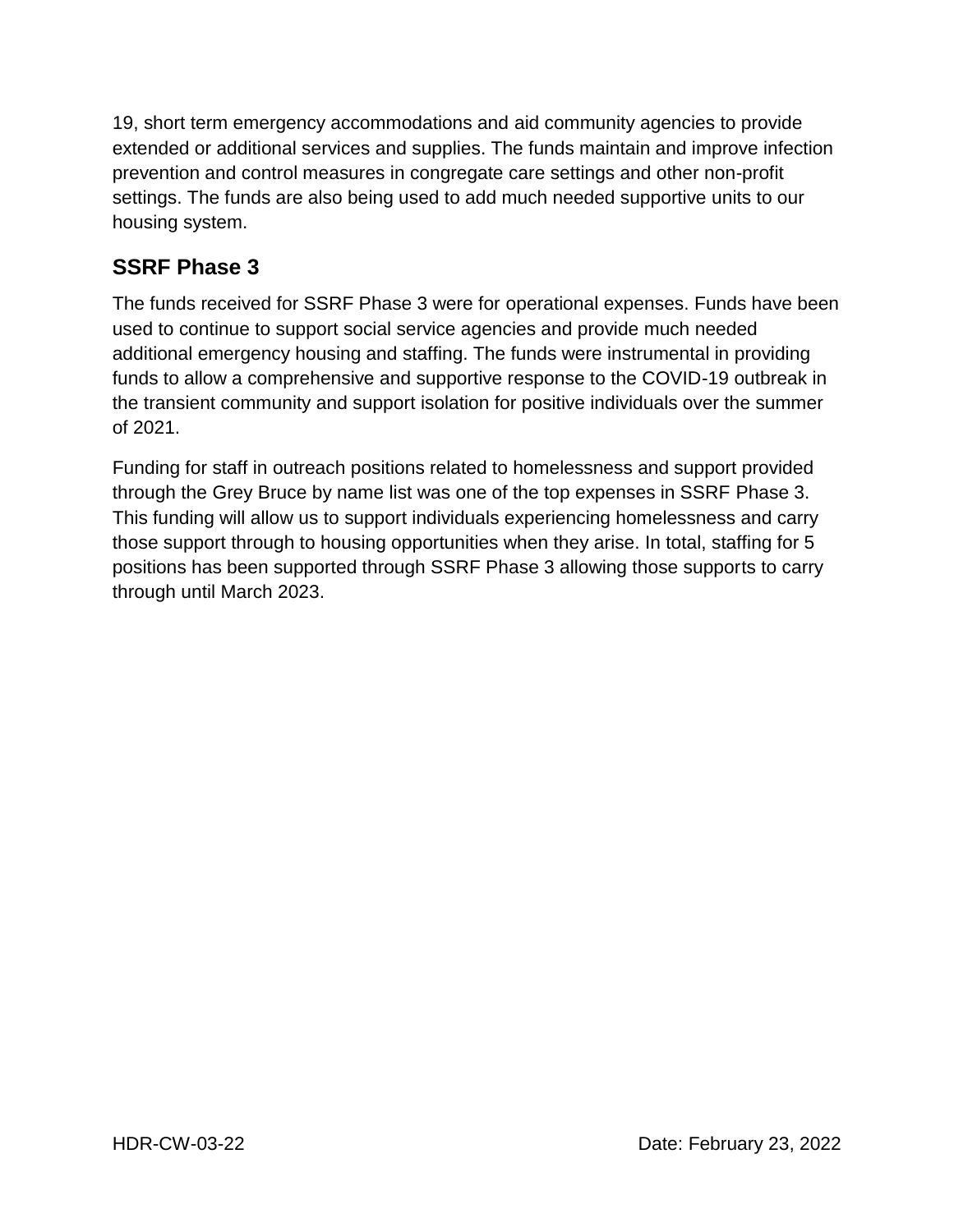# **SSRF Funding Allocation Phase 3**

| <b>Funding Categories and Highlights</b>                                 | Disbursed (\$) |
|--------------------------------------------------------------------------|----------------|
| <b>Housing With Related Supports</b>                                     |                |
| Supports with PPE and infection control                                  | 150,263        |
| Funds to support increase in need by adding additional beds for          |                |
| a limited time                                                           |                |
| <b>Emergency Short Term Shelter Expenses</b>                             | 442,262        |
| Costs for isolation rooms for transient populations                      |                |
| Indigenous short-term shelter supports                                   |                |
| Operated by M'Wikwedong<br>$\circ$                                       |                |
| Increase in need for short term shelter                                  |                |
| Program operated by YMCA Community Initiatives<br>$\circ$                |                |
| Shelter provided doubled from 2019-2020 and again<br>$\circ$             |                |
| from 2020-2021. This SSRF funding supported that need                    |                |
| <b>Homelessness Prevention Initiatives</b>                               |                |
| Rental & Utility arrears assistance for households affected by           | 378,995        |
| <b>COVID income loss</b>                                                 |                |
| <b>Homelessness Outreach Staffing</b>                                    |                |
| Planning expenses to explore affordable development                      |                |
| <b>Services and Supports</b>                                             |                |
| 211 Vaccine Support Line                                                 |                |
| Security costs for Isolation Centre and other locations                  |                |
| Expenses related to outbreaks in Transient Community                     |                |
| Support for CARE Outreach involved organizations                         |                |
| Items for individuals experiencing homeless<br>$\circ$                   |                |
| Costs related to food & location<br>$\circ$                              | 745,630        |
| Out of the Cold programming for evening and weekend warming<br>$\bullet$ |                |
| Outreach/Supportive staffing for By Name List<br>$\bullet$               |                |
| <b>Community Supports for Homelessness Services</b>                      |                |
| Organizations include; Beaver Valley Outreach, OSHaRE,<br>$\circ$        |                |
| United Way, Salvation Army, South East Grey Community                    |                |
| Health Center, Safe N Sound & YMCA Community                             |                |
| <b>Initiatives</b>                                                       |                |
| <b>Administrative Costs</b>                                              |                |
| Assists with covering staff time in administering this funding and       | 53,108         |
| related agreements                                                       |                |
| <b>Total</b>                                                             | \$1,770,258    |